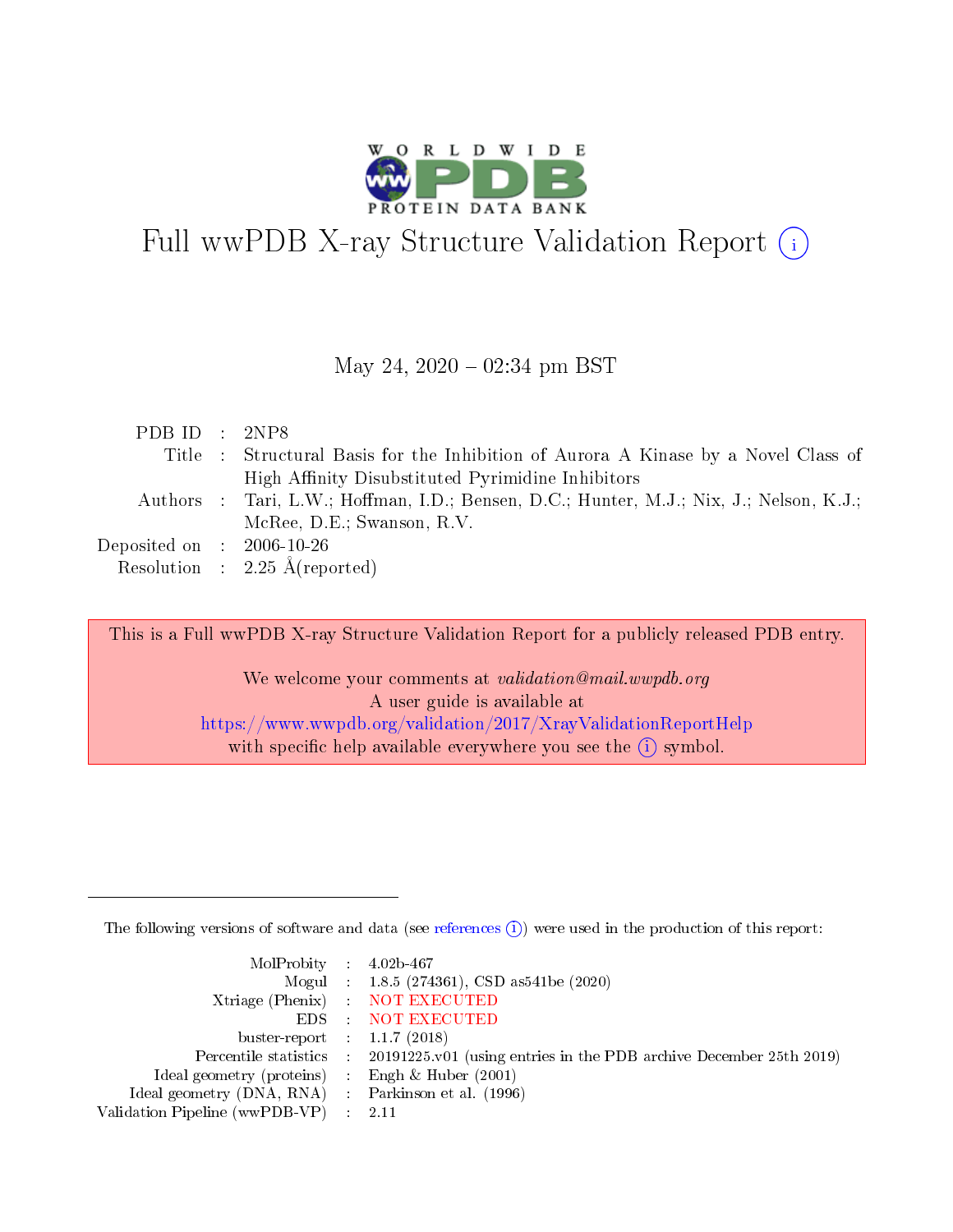# 1 [O](https://www.wwpdb.org/validation/2017/XrayValidationReportHelp#overall_quality)verall quality at a glance  $(i)$

The following experimental techniques were used to determine the structure: X-RAY DIFFRACTION

The reported resolution of this entry is 2.25 Å.

Percentile scores (ranging between 0-100) for global validation metrics of the entry are shown in the following graphic. The table shows the number of entries on which the scores are based.



| Metric                | Whole archive       | Similar resolution                                       |
|-----------------------|---------------------|----------------------------------------------------------|
|                       | (# $\rm{Entries}$ ) | $(\#\text{Entries}, \text{resolution range}(\text{\AA})$ |
| Clashscore            | 141614              | $1487(2.26-2.26)$                                        |
| Ramachandran outliers | 138981              | 1449 (2.26-2.26)                                         |
| Sidechain outliers    | 138945              | $1450(2.26-2.26)$                                        |

The table below summarises the geometric issues observed across the polymeric chains and their fit to the electron density. The red, orange, yellow and green segments on the lower bar indicate the fraction of residues that contain outliers for  $\geq=3$ , 2, 1 and 0 types of geometric quality criteria respectively. A grey segment represents the fraction of residues that are not modelled. The numeric value for each fraction is indicated below the corresponding segment, with a dot representing fractions  $\leq=5\%$ 

Note EDS was not executed.

| Mol | ${\rm Chain}$ | Length | Quality of chain |     |    |
|-----|---------------|--------|------------------|-----|----|
|     |               | റൗറ    | 76%              | 15% | 6% |

The following table lists non-polymeric compounds, carbohydrate monomers and non-standard residues in protein, DNA, RNA chains that are outliers for geometric or electron-density-fit criteria:

|                     |          |        |  | Mol   Type   Chain   Res   Chirality   Geometry   Clashes   Electron density |
|---------------------|----------|--------|--|------------------------------------------------------------------------------|
| $\frac{1}{2}$   SO4 | $A \mid$ | $-393$ |  |                                                                              |

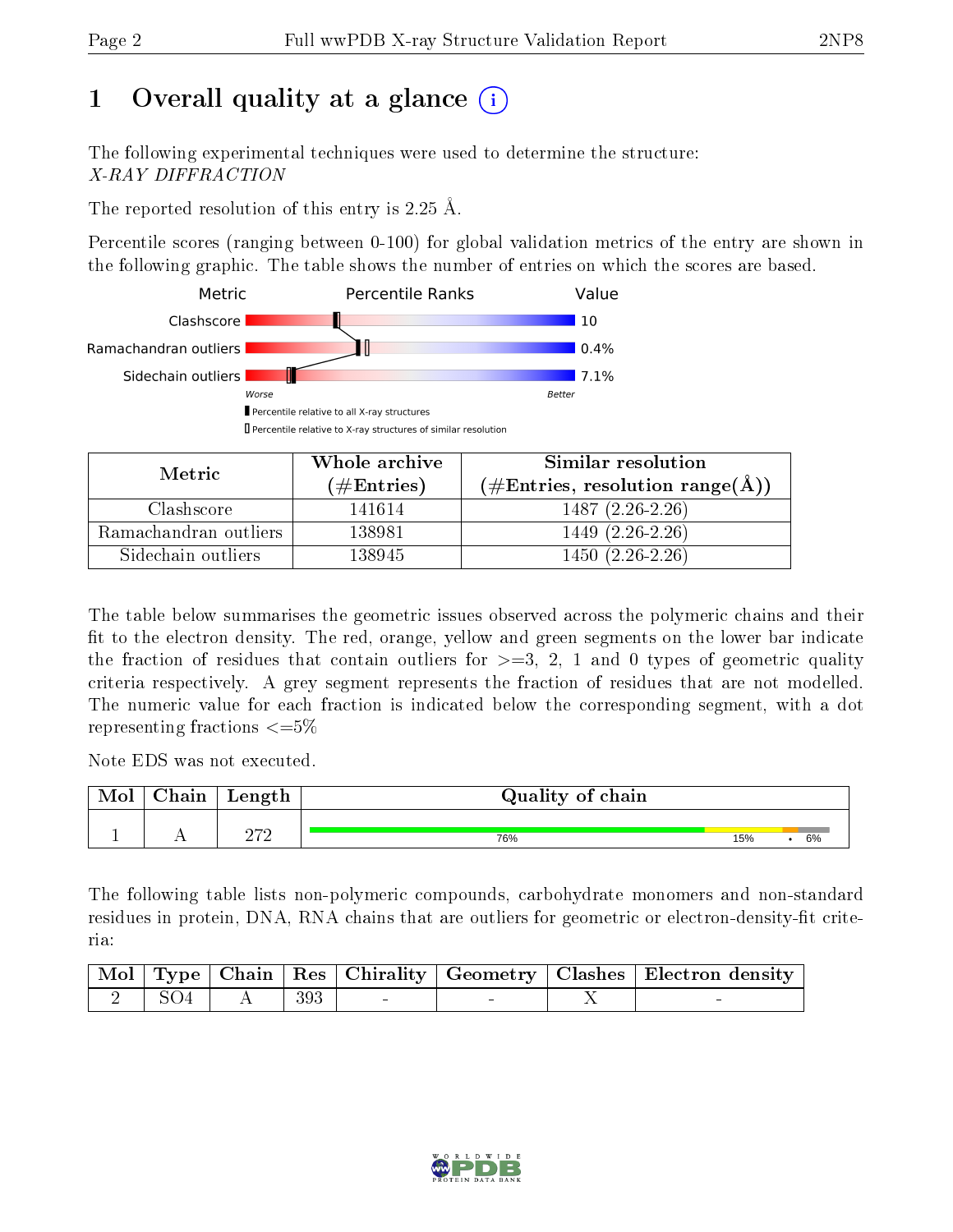# 2 Entry composition (i)

There are 4 unique types of molecules in this entry. The entry contains 2347 atoms, of which 0 are hydrogens and 0 are deuteriums.

In the tables below, the ZeroOcc column contains the number of atoms modelled with zero occupancy, the AltConf column contains the number of residues with at least one atom in alternate conformation and the Trace column contains the number of residues modelled with at most 2 atoms.

Molecule 1 is a protein called Serine/threonine-protein kinase 6.

| Mol | Chain | Residues | $\rm{Atoms}$  |              |  | $\text{ZeroOcc}$   AltConf   Trace |  |  |  |
|-----|-------|----------|---------------|--------------|--|------------------------------------|--|--|--|
|     |       | 256      | Total<br>2105 | 1355 369 376 |  |                                    |  |  |  |

There are 5 discrepancies between the modelled and reference sequences:

| Chain | Residue | $\mathord{\textsf{!}}$ Modelled $\mathord{\textsf{!}}$ | Actual | Comment                       | Reference |
|-------|---------|--------------------------------------------------------|--------|-------------------------------|-----------|
|       | 120     | GLY.                                                   |        | CLONING ARTIFACT   UNP 014965 |           |
|       | 121     | ALA                                                    |        | CLONING ARTIFACT   UNP 014965 |           |
|       | 122.    | <b>MET</b>                                             |        | CLONING ARTIFACT   UNP 014965 |           |
|       | 123     | -GLY                                                   |        | CLONING ARTIFACT   UNP 014965 |           |
|       | 124     | SER.                                                   |        | CLONING ARTIFACT   UNP 014965 |           |

• Molecule 2 is SULFATE ION (three-letter code: SO4) (formula:  $O_4S$ ).



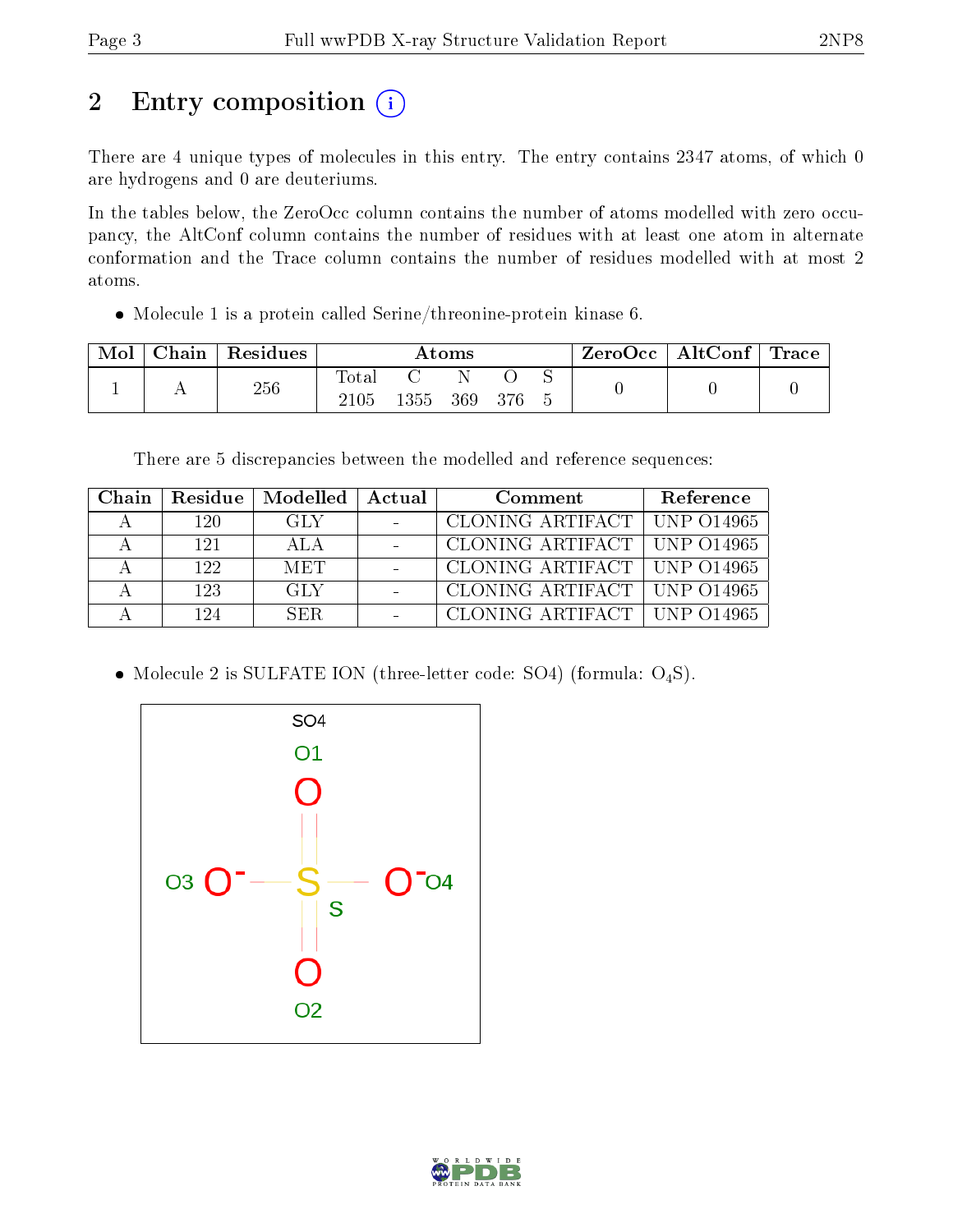|  | Mol   Chain   Residues | Atoms     | $ZeroOcc \mid AltConf \mid$ |
|--|------------------------|-----------|-----------------------------|
|  |                        | Total O S |                             |
|  |                        | Total O S |                             |

 Molecule 3 is N-{3-[(4-{[3-(TRIFLUOROMETHYL)PHENYL]AMINO}PYRIMIDIN-2 -YL)AMINO]PHENYL}CYCLOPROPANECARBOXAMIDE (three-letter code: CC3) (formula:  $\rm{C}_{21}H_{18}F_3N_5O).$ 



| Mol | Chain   Residues | Atoms |    |  |  | $\rm ZeroOcc \mid AltConf \mid$ |  |
|-----|------------------|-------|----|--|--|---------------------------------|--|
|     |                  | Total | 21 |  |  |                                 |  |

• Molecule 4 is water.

|  | $Mol$   Chain   Residues | Atoms               | ZeroOcc   AltConf |  |
|--|--------------------------|---------------------|-------------------|--|
|  | $202\,$                  | Total<br>າ∩າ<br>202 |                   |  |

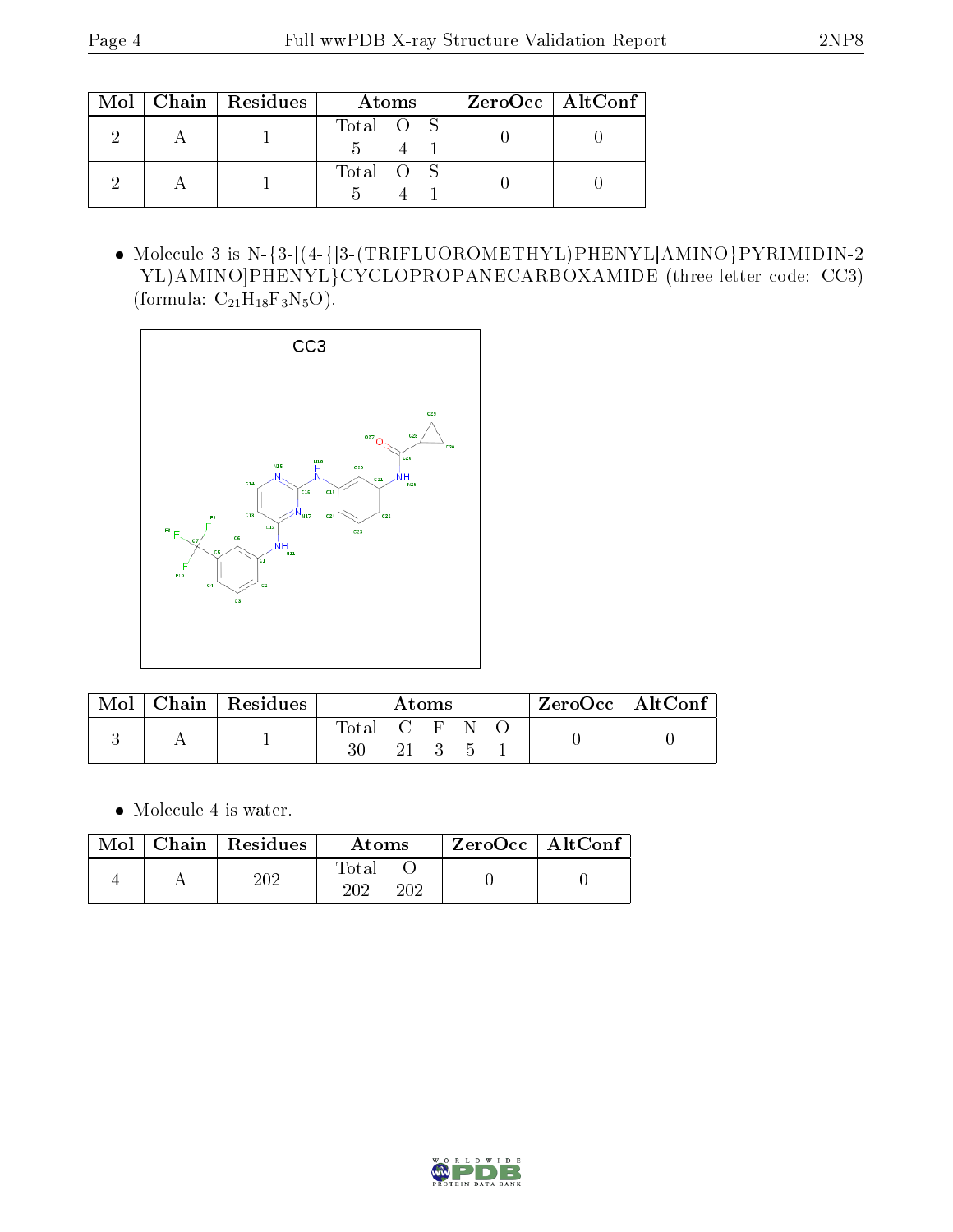# 3 Residue-property plots  $(i)$

These plots are drawn for all protein, RNA and DNA chains in the entry. The first graphic for a chain summarises the proportions of the various outlier classes displayed in the second graphic. The second graphic shows the sequence view annotated by issues in geometry. Residues are colorcoded according to the number of geometric quality criteria for which they contain at least one outlier: green  $= 0$ , yellow  $= 1$ , orange  $= 2$  and red  $= 3$  or more. Stretches of 2 or more consecutive residues without any outlier are shown as a green connector. Residues present in the sample, but not in the model, are shown in grey.

Note EDS was not executed.

• Molecule 1: Serine/threonine-protein kinase 6



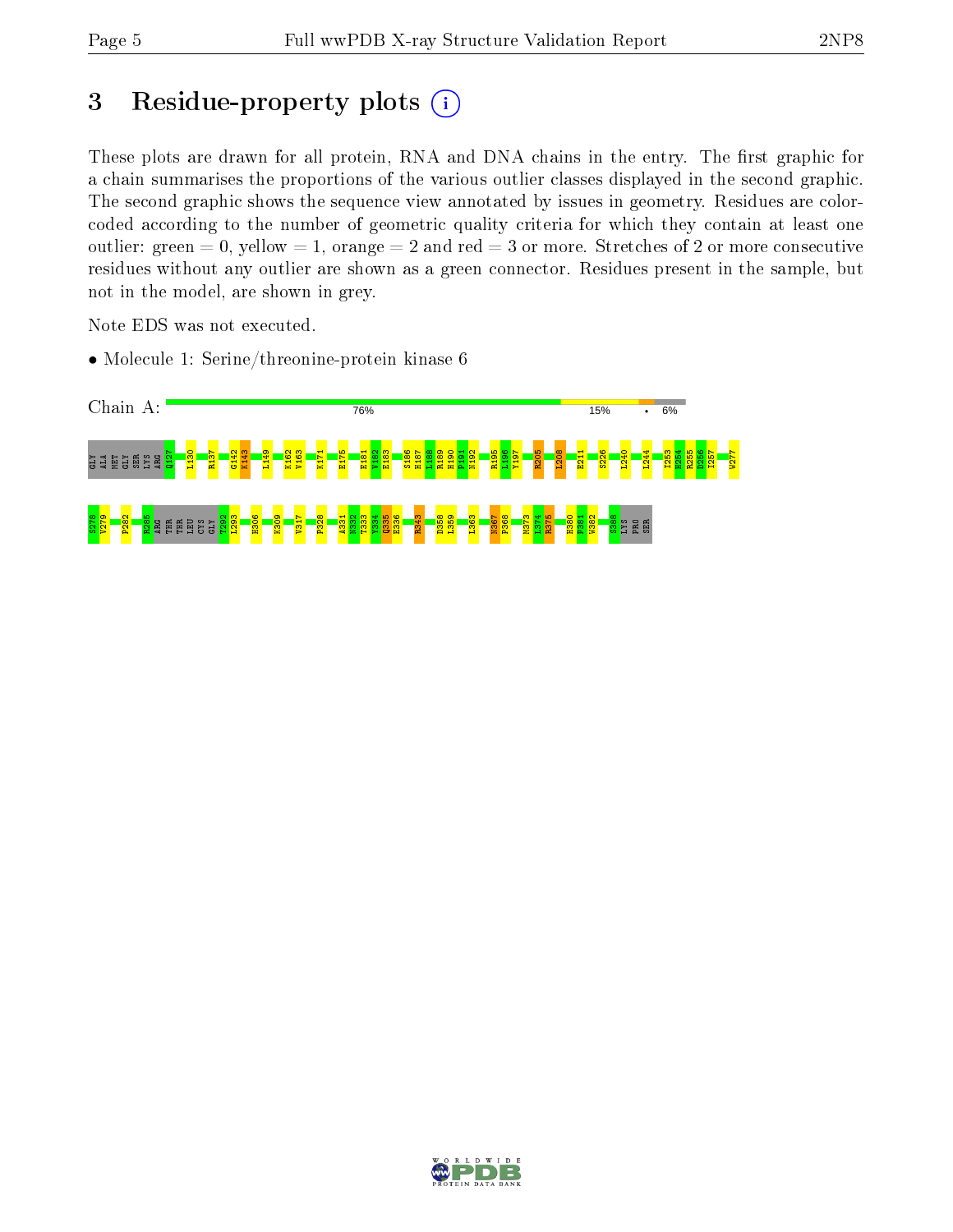# 4 Data and refinement statistics  $(i)$

Xtriage (Phenix) and EDS were not executed - this section is therefore incomplete.

| Property                               | Value                                              | Source    |  |
|----------------------------------------|----------------------------------------------------|-----------|--|
| Space group                            | P 61 2 2                                           | Depositor |  |
| Cell constants                         | 81.54Å<br>81.54Å<br>$172.04\text{\AA}$             | Depositor |  |
| a, b, c, $\alpha$ , $\beta$ , $\gamma$ | $90.00^\circ$<br>$120.00^{\circ}$<br>$90.00^\circ$ |           |  |
| Resolution (A)                         | 70.53<br>$-2.25$                                   | Depositor |  |
| % Data completeness                    | $99.2(70.53-2.25)$                                 | Depositor |  |
| (in resolution range)                  |                                                    |           |  |
| $\mathrm{R}_{merge}$                   | 0.08                                               | Depositor |  |
| $\mathrm{R}_{sym}$                     | 0.08                                               | Depositor |  |
| Refinement program                     | REFMAC 5.2.0019                                    | Depositor |  |
| $R, R_{free}$                          | 0.244<br>0.283<br>$\ddot{\phantom{a}}$             | Depositor |  |
| Estimated twinning fraction            | No twinning to report.                             | Xtriage   |  |
| Total number of atoms                  | 2347                                               | wwPDB-VP  |  |
| Average B, all atoms $(A^2)$           | 54.0                                               | wwPDB-VP  |  |

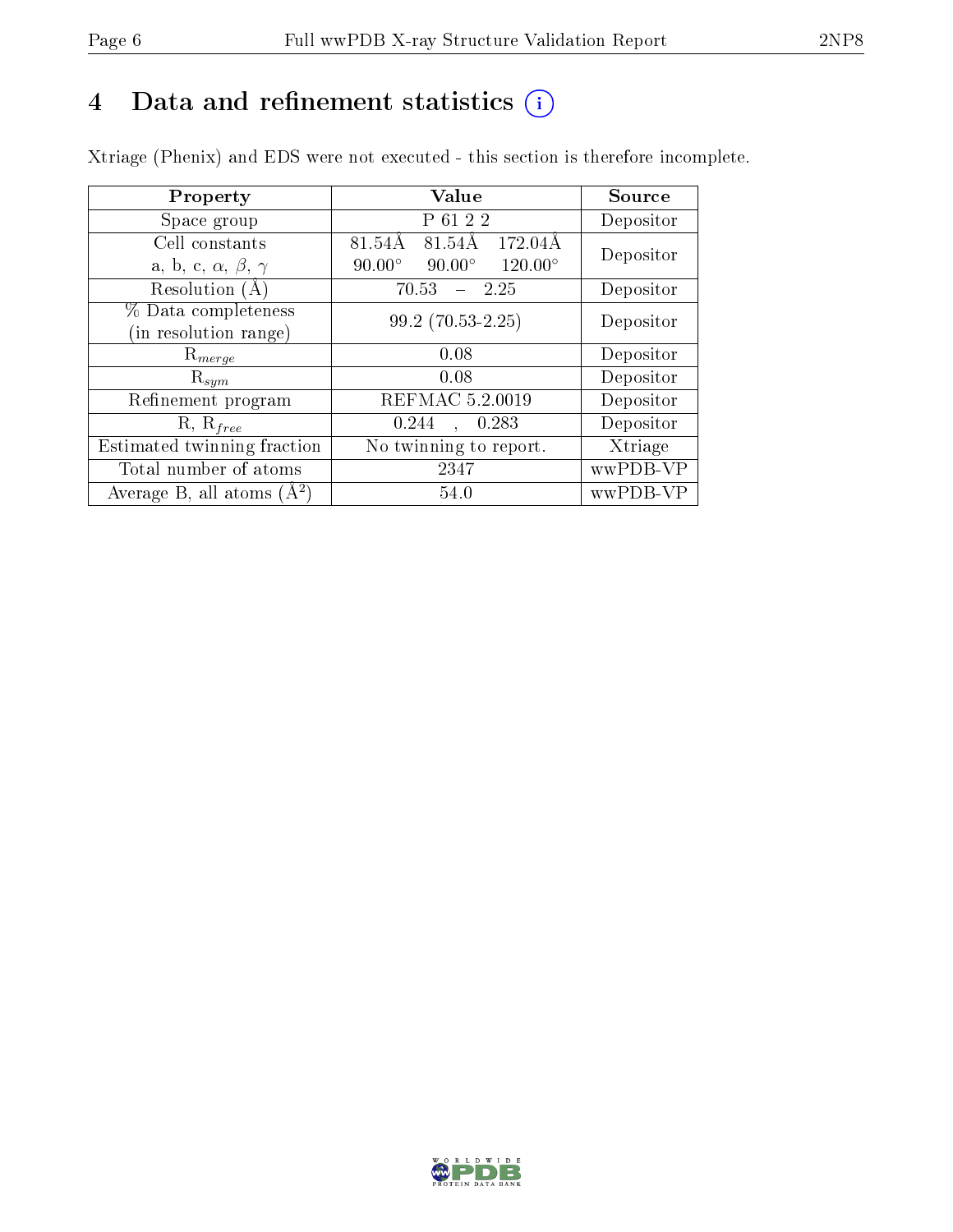# 5 Model quality  $(i)$

## 5.1 Standard geometry  $(i)$

Bond lengths and bond angles in the following residue types are not validated in this section: SO4, CC3

The Z score for a bond length (or angle) is the number of standard deviations the observed value is removed from the expected value. A bond length (or angle) with  $|Z| > 5$  is considered an outlier worth inspection. RMSZ is the root-mean-square of all Z scores of the bond lengths (or angles).

| $Mol$   Chain |      | Bond lengths                    | Bond angles |        |  |
|---------------|------|---------------------------------|-------------|--------|--|
|               |      | RMSZ $ #Z  > 5$ RMSZ $ #Z  > 5$ |             |        |  |
|               | 0.41 | 0/2158                          | 0.58        | 0/2917 |  |

There are no bond length outliers.

There are no bond angle outliers.

There are no chirality outliers.

There are no planarity outliers.

### 5.2 Too-close contacts  $(i)$

In the following table, the Non-H and H(model) columns list the number of non-hydrogen atoms and hydrogen atoms in the chain respectively. The H(added) column lists the number of hydrogen atoms added and optimized by MolProbity. The Clashes column lists the number of clashes within the asymmetric unit, whereas Symm-Clashes lists symmetry related clashes.

|  |      |      |    | Mol   Chain   Non-H   H(model)   H(added)   Clashes   Symm-Clashes |
|--|------|------|----|--------------------------------------------------------------------|
|  | 2105 | 2105 | ЗC |                                                                    |
|  |      |      |    |                                                                    |
|  |      |      |    |                                                                    |
|  | 202  |      |    |                                                                    |
|  | 2347 | 2123 |    |                                                                    |

The all-atom clashscore is defined as the number of clashes found per 1000 atoms (including hydrogen atoms). The all-atom clashscore for this structure is 10.

All (43) close contacts within the same asymmetric unit are listed below, sorted by their clash magnitude.

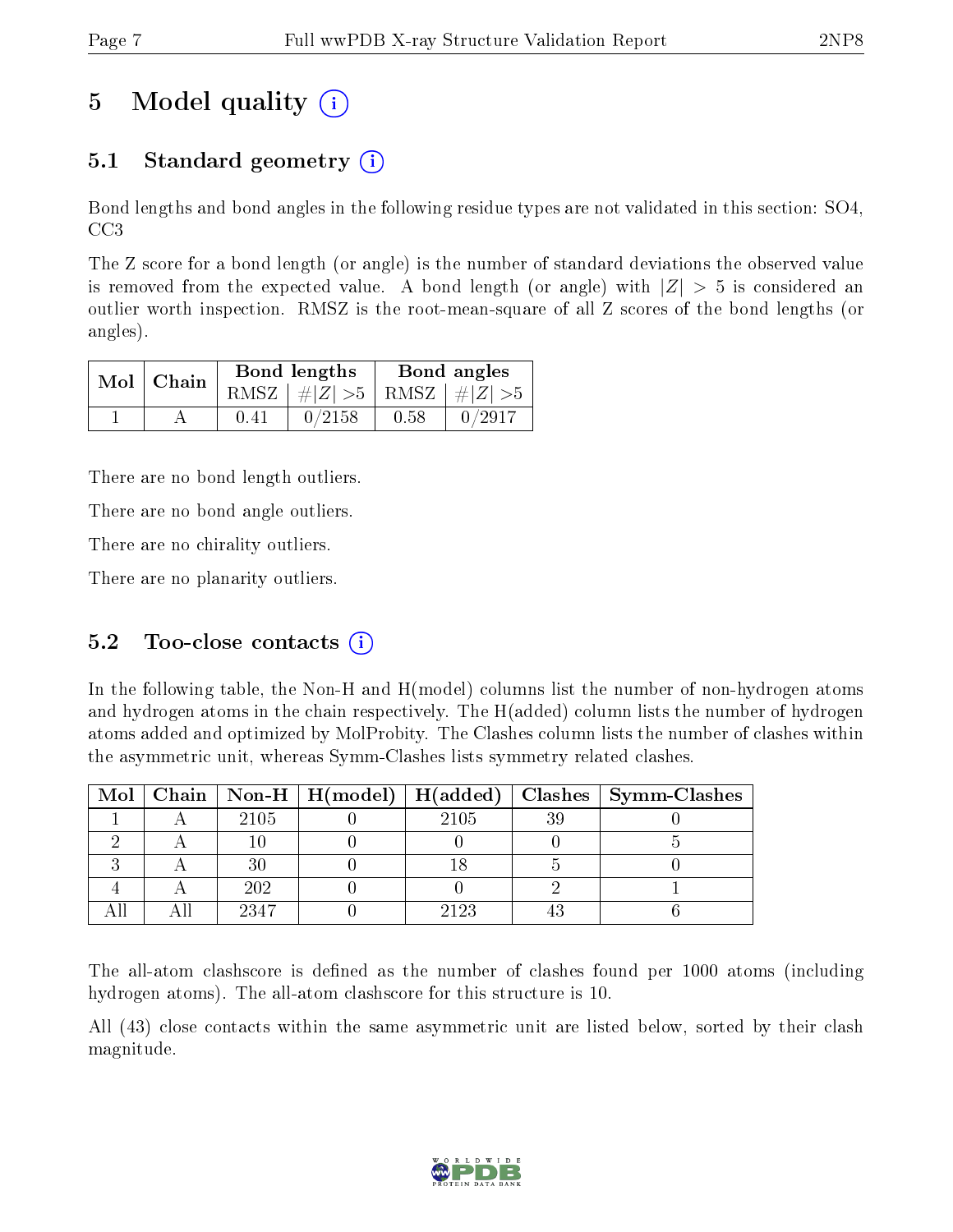| Atom-1                                       | Atom-2               | Interatomic    | Clash         |  |
|----------------------------------------------|----------------------|----------------|---------------|--|
|                                              |                      | distance $(A)$ | overlap $(A)$ |  |
| 3:A:394:CC3:H2                               | 3:A:394:CC3:H24      | 1.46           | 0.98          |  |
| 1:A:143:LYS:HD3                              | 1:A:277:TRP:HE1      | 1.42           | 0.84          |  |
| 1: A:255: ARG: HE                            | 1:A:306:HIS:HD2      | 1.23           | 0.84          |  |
| 1:A:190:HIS:HD2                              | 1:A:192:ASN:H        | 1.38           | 0.71          |  |
| 1: A:255: ARG: HE                            | 1:A:306:HIS:CD2      | 2.10           | 0.69          |  |
| 1:A:244:LEU:HD21                             | 1:A:257:ILE:HD11     | 1.74           | 0.68          |  |
| 3:A:394:CC3:H2                               | 3:A:394:CC3:N17      | 2.10           | 0.67          |  |
| 1:A:317:VAL:HG13                             | 1:A:328:PRO:HD2      | 1.75           | 0.67          |  |
| 1:A:331:ALA:HB1                              | 1: A: 336: GLU: OE1  | 1.95           | 0.67          |  |
| 1: A: 343: ARG: HG3                          | 1:A:343:ARG:HH11     | 1.60           | 0.65          |  |
| 1: A: 343:ARG:CG                             | 1: A: 343: ARG: HH11 | 2.10           | 0.65          |  |
| 1: A:255:ARG:NE                              | 1:A:306:HIS:HD2      | 1.94           | 0.65          |  |
| 3:A:394:CC3:N17                              | 3:A:394:CC3:H24      | 2.17           | 0.60          |  |
| 1:A:333:THR:HG23                             | 1:A:335:GLN:HE21     | 1.67           | 0.59          |  |
| 1: A:186: SER:O                              | 1: A: 189: ARG: NH2  | 2.35           | 0.58          |  |
| 1:A:190:HIS:CD2                              | 1: A:192: ASN:H      | 2.18           | 0.56          |  |
| 1: A:255: ARG:NE                             | 1: A:306: HIS: CD2   | 2.70           | 0.56          |  |
| $1:A:137: \overline{\text{ARG}: \text{NH2}}$ | 4: A:514: HOH:O      | 2.37           | 0.56          |  |
| 1:A:253:ILE:CD1                              | 1:A:282:PRO:HA       | 2.36           | 0.55          |  |
| 1:A:183:GLU:O                                | 1:A:187:HIS:CD2      | 2.62           | 0.53          |  |
| 1: A:211: GLU:O                              | 3:A:394:CC3:H14      | 2.08           | 0.53          |  |
| 1: A: 333: THR: HG22                         | 1:A:336:GLU:H        | 1.73           | 0.52          |  |
| 1: A:373:MET:HB3                             | 1: A:375: ARG: HE    | 1.74           | 0.52          |  |
| 1: A: 333: THR: CG2                          | 1:A:335:GLN:HE21     | 2.23           | 0.52          |  |
| 1:A:333:THR:HG23                             | 1:A:335:GLN:NE2      | 2.24           | 0.52          |  |
| 1:A:380:HIS:CD2                              | 1: A: 382: TRP:H     | 2.32           | 0.48          |  |
| 1:A:253:ILE:HD11                             | 1:A:282:PRO:HA       | 1.97           | 0.46          |  |
| 1: A: 358: ASP: OD2                          | 1: A:380:HIS:HE1     | 1.98           | 0.45          |  |
| 1:A:331:ALA:HB1                              | 1:A:336:GLU:CD       | 2.36           | 0.45          |  |
| 1:A:253:ILE:HD12                             | 1:A:282:PRO:HA       | 1.99           | 0.45          |  |
| 3:A:394:CC3:N17                              | 3:A:394:CC3:C2       | 2.78           | 0.45          |  |
| $1:A:255:ARG:\overline{HD2}$                 | 1:A:279:VAL:O        | 2.18           | 0.44          |  |
| 1: A:309: LYS: HA                            | 1: A:309: LYS: HD3   | 1.75           | 0.43          |  |
| 1: A: 335: GLN:H                             | 1:A:335:GLN:NE2      | 2.17           | 0.43          |  |
| 1: A:375: ARG:H                              | 1: A:375: ARG:NE     | 2.16           | 0.43          |  |
| 1:A:162:LYS:HB3                              | 1: A:208:LEU:HB2     | 2.00           | 0.43          |  |
| 1:A:195:ARG:HG2                              | 1: A:197:TYR:CE2     | 2.54           | 0.43          |  |
| 1: A: 367: ASN: HA                           | 1:A:368:PRO:HD2      | 1.90           | 0.43          |  |
| 1: A:181: GLU:HG3                            | 4:A:458:HOH:O        | 2.18           | 0.42          |  |
| 1: A: 183: GLU:O                             | 1:A:187:HIS:HD2      | 2.03           | 0.42          |  |
| 1: A: 163: VAL: CG1                          | 1: A:205: ARG:HG2    | 2.50           | 0.41          |  |
| 1: A: 335: GLN:H                             | 1:A:335:GLN:HE21     | 1.67           | 0.41          |  |

Continued on next page...

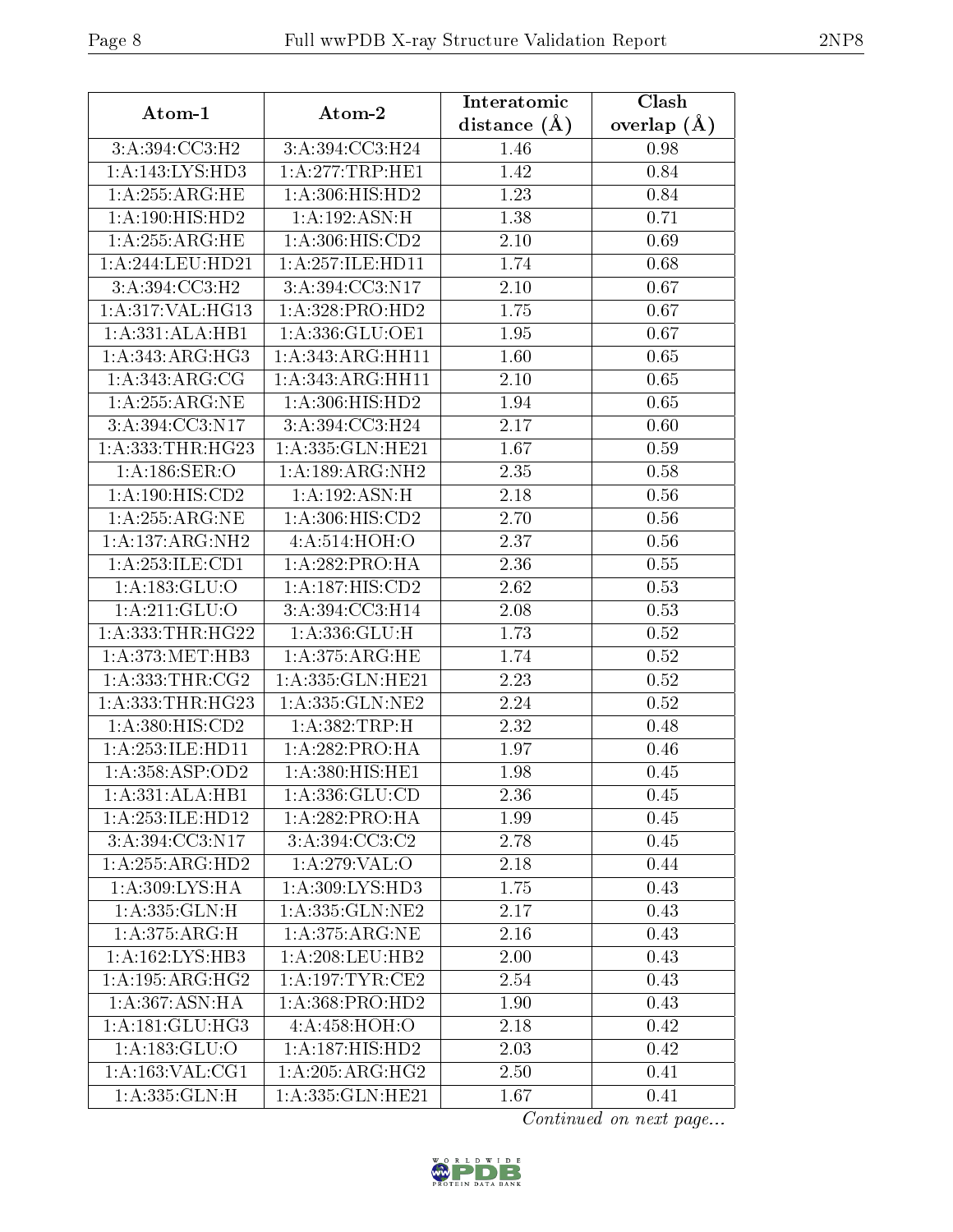Continued from previous page...

| Atom-1                   | Atom-2               |  | <b>Tlash</b><br>overlap $(A)$ |  |
|--------------------------|----------------------|--|-------------------------------|--|
| $1:\!A:\!343:\!ARG:\!CG$ | 1: A: 343:A R G: NH1 |  | 1.4 <sub>1</sub>              |  |

All (6) symmetry-related close contacts are listed below. The label for Atom-2 includes the symmetry operator and encoded unit-cell translations to be applied.

| Atom-1         | Atom-2                                    | Interatomic<br>distance $(A)$ | Clash<br>overlap $(A)$ |
|----------------|-------------------------------------------|-------------------------------|------------------------|
| 2:A:393:SO4:O3 | $\overline{2:A:393:SO4:O3[10 \quad 554]}$ | 1.61                          | 0.59                   |
| 2:A:393:SO4:O1 | 2: A: 393 : SO4 : O3[10]<br>554           | 1.65                          | 0.55                   |
| 2:A:393:SO4:S  | $\overline{2:A:393:SO4:O3[10 \quad 554]}$ | 1.83                          | 0.37                   |
| 2:A:393:SO4:O1 | 2: A: 393: SO4: O4[10]<br>554             | 2.02                          | 0.18                   |
| 2:A:393:SO4:S  | $\overline{2:A:393:SO4:O1 10}$ 554        | 2.10                          | 0.10                   |
| 4:A:422:HOH:O  | 4: A:518: HOH: O[8]<br>665                | 2.19                          | 0.01                   |

### 5.3 Torsion angles (i)

#### 5.3.1 Protein backbone (i)

In the following table, the Percentiles column shows the percent Ramachandran outliers of the chain as a percentile score with respect to all X-ray entries followed by that with respect to entries of similar resolution.

The Analysed column shows the number of residues for which the backbone conformation was analysed, and the total number of residues.

| $\mid$ Mol $\mid$ Chain $\mid$ | $\boldsymbol{\mathrm{Analysed}}$                  |  | Favoured   Allowed   Outliers   Percentiles |  |
|--------------------------------|---------------------------------------------------|--|---------------------------------------------|--|
|                                | $252/272$ (93\%)   244 (97\%)   7 (3\%)   1 (0\%) |  | 34   37                                     |  |

All (1) Ramachandran outliers are listed below:

| Mol | Chain   Res | туре |
|-----|-------------|------|
|     |             |      |

#### 5.3.2 Protein sidechains  $(i)$

In the following table, the Percentiles column shows the percent sidechain outliers of the chain as a percentile score with respect to all X-ray entries followed by that with respect to entries of similar resolution.

The Analysed column shows the number of residues for which the sidechain conformation was analysed, and the total number of residues.

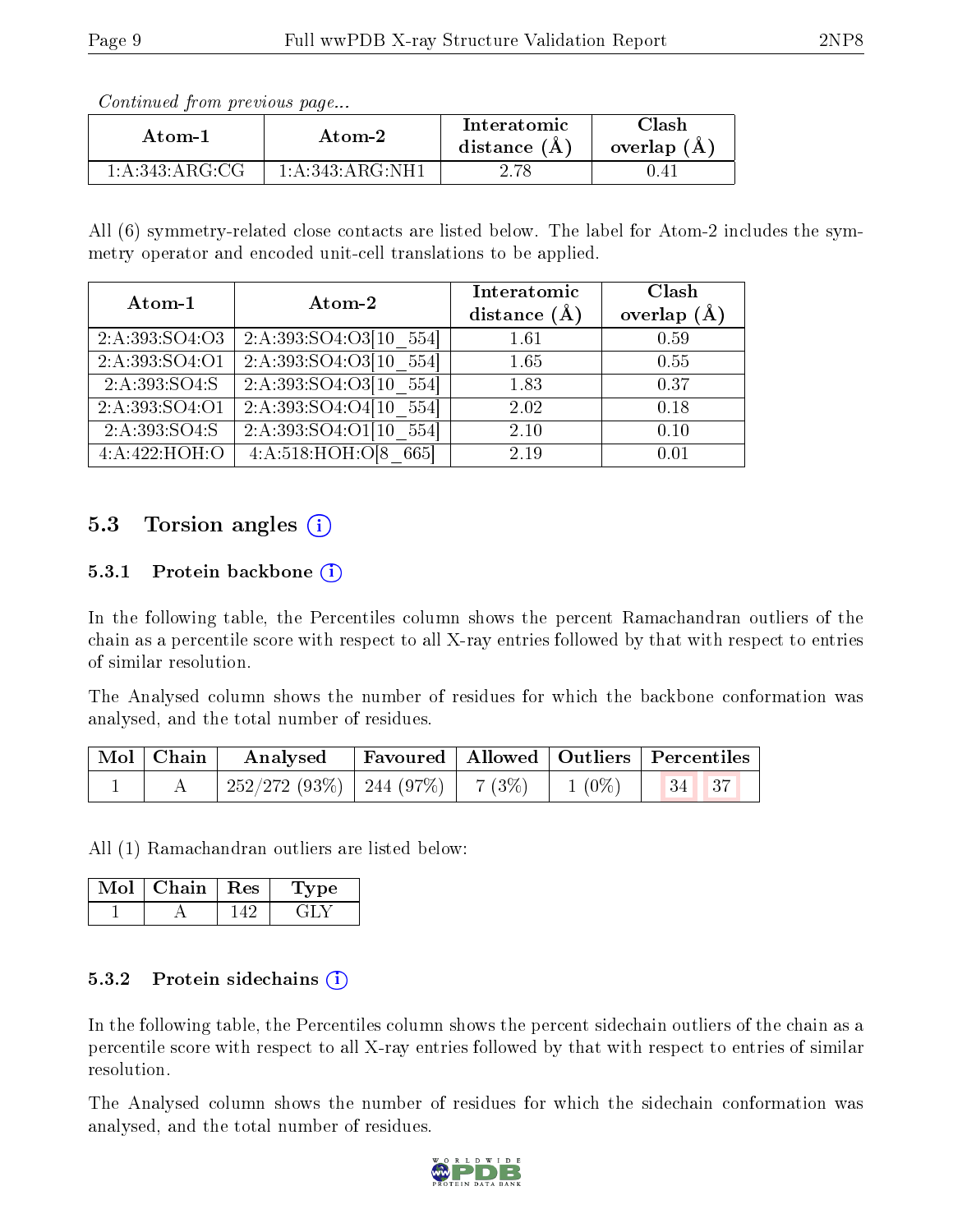| Mol   Chain | Analysed                                        |  | $\mid$ Rotameric $\mid$ Outliers $\mid$ Percentiles $\mid$ |  |  |
|-------------|-------------------------------------------------|--|------------------------------------------------------------|--|--|
|             | $'$ 226/238 (95%)   210 (93%)   16 (7%)   14 13 |  |                                                            |  |  |

All (16) residues with a non-rotameric sidechain are listed below:

| Mol            | Chain                   | Res | <b>Type</b>       |
|----------------|-------------------------|-----|-------------------|
| $\mathbf 1$    | $\boldsymbol{A}$        | 130 | LEU               |
| $\mathbf{1}$   | $\boldsymbol{A}$        | 143 | <b>LYS</b>        |
| $\mathbf{1}$   | $\overline{A}$          | 149 | LEU               |
| $\overline{1}$ | $\overline{A}$          | 171 | <b>LYS</b>        |
| $\overline{1}$ | $\overline{A}$          | 175 | GLU               |
| $\mathbf{1}$   | $\overline{\rm A}$      | 205 | $\rm{ARG}$        |
| $\mathbf{1}$   | $\overline{A}$          | 208 | LEU               |
| $\mathbf{1}$   | $\overline{A}$          | 226 | SER               |
| $\overline{1}$ | $\overline{A}$          | 240 | LEU               |
| $\mathbf{1}$   | $\overline{\rm A}$      | 293 | LEU               |
| $\mathbf 1$    | $\overline{\mathbf{A}}$ | 335 | <b>GLN</b>        |
| $\mathbf{1}$   | $\overline{A}$          | 343 | $\rm{ARG}$        |
| $\overline{1}$ | $\overline{\rm A}$      | 359 | LEU               |
| $\overline{1}$ | $\overline{A}$          | 363 | LEU               |
| 1              | $\overline{\rm A}$      | 367 | $\overline{A}$ SN |
| 1              | А                       | 375 | ${\rm ARG}$       |

Some sidechains can be flipped to improve hydrogen bonding and reduce clashes. All (9) such sidechains are listed below:

| Mol | Chain | Res | Type       |
|-----|-------|-----|------------|
| 1   | А     | 127 | <b>GLN</b> |
| 1   | А     | 187 | HIS        |
| 1   | A     | 190 | HIS        |
| 1   | А     | 192 | <b>ASN</b> |
| 1   | A     | 223 | <b>GLN</b> |
| 1   | А     | 306 | <b>HIS</b> |
| 1   | А     | 335 | GLN        |
| 1   | А     | 367 | ASN        |
|     |       | 380 | <b>HIS</b> |

#### 5.3.3 RNA (1)

There are no RNA molecules in this entry.

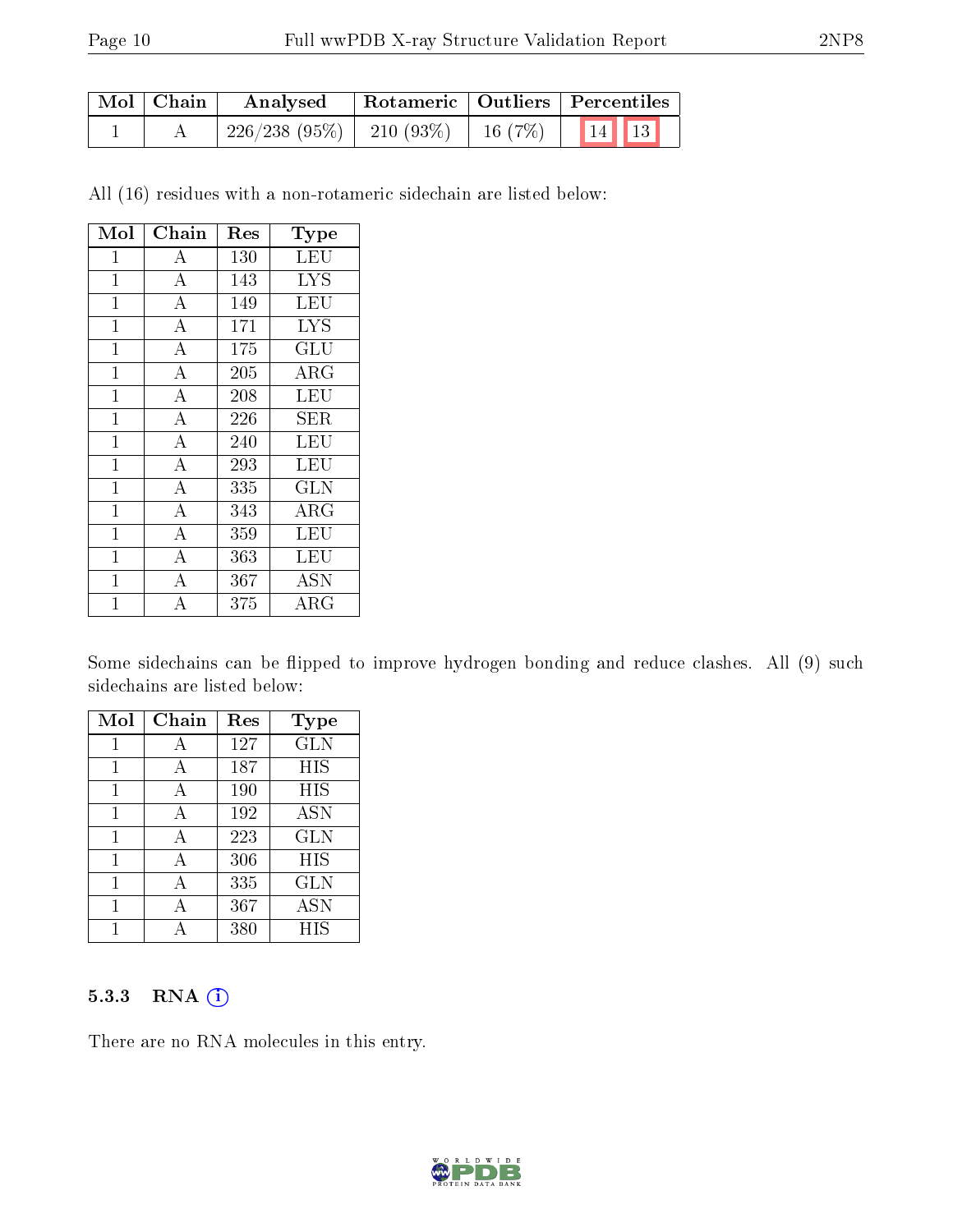#### 5.4 Non-standard residues in protein, DNA, RNA chains (i)

There are no non-standard protein/DNA/RNA residues in this entry.

#### 5.5 Carbohydrates  $(i)$

There are no carbohydrates in this entry.

#### 5.6 Ligand geometry  $(i)$

3 ligands are modelled in this entry.

In the following table, the Counts columns list the number of bonds (or angles) for which Mogul statistics could be retrieved, the number of bonds (or angles) that are observed in the model and the number of bonds (or angles) that are dened in the Chemical Component Dictionary. The Link column lists molecule types, if any, to which the group is linked. The Z score for a bond length (or angle) is the number of standard deviations the observed value is removed from the expected value. A bond length (or angle) with  $|Z| > 2$  is considered an outlier worth inspection. RMSZ is the root-mean-square of all Z scores of the bond lengths (or angles).

| Mol    |                 | Chain | Res | Link            |            | Bond lengths |          |                   | Bond angles |             |
|--------|-----------------|-------|-----|-----------------|------------|--------------|----------|-------------------|-------------|-------------|
|        | Type            |       |     |                 | Counts     | <b>RMSZ</b>  | Z<br>#   | $\mathrm{Counts}$ | RMSZ        | # <br> Z >2 |
| ച<br>↵ | SO4             |       | 393 | $\qquad \qquad$ | 4.4.4      | 0.11         |          | 6.6.6             | 0.57        |             |
| J.     | $\rm{CC}3$      |       | 394 | $\sim$          | 33, 33, 33 | 0.83         | $2(6\%)$ | 47,47,47          | 2.34        | 11(23%)     |
| ച      | SO <sub>4</sub> |       | 392 | $\sim$          | 4.4.4      | 0.16         |          | 6,6,6             | $0.10\,$    |             |

In the following table, the Chirals column lists the number of chiral outliers, the number of chiral centers analysed, the number of these observed in the model and the number defined in the Chemical Component Dictionary. Similar counts are reported in the Torsion and Rings columns. '-' means no outliers of that kind were identified.

|             |       |        | Mol   Type   Chain   Res   Link   Chirals | Torsions                                | Rings |
|-------------|-------|--------|-------------------------------------------|-----------------------------------------|-------|
| $\perp$ CC3 | - 394 | $\sim$ |                                           | $\mid$ 2/22/24/24 $\mid$ 0/4/4/4 $\mid$ |       |

All (2) bond length outliers are listed below:

|  |  | $\vert$ Mol $\vert$ Chain $\vert$ Res $\vert$ Type $\vert$ Atoms | $\mathbf{Z}$ | $\vert$ Observed( $\overline{A}$ ) $\vert$ Ideal( $\overline{A}$ ) $\vert$ |      |
|--|--|------------------------------------------------------------------|--------------|----------------------------------------------------------------------------|------|
|  |  | $394$   CC3   C21-N25   -2.31                                    |              |                                                                            |      |
|  |  | $394$   CC3   C19-N18   -2.05                                    |              | 1.36                                                                       | 1.40 |

All (11) bond angle outliers are listed below:

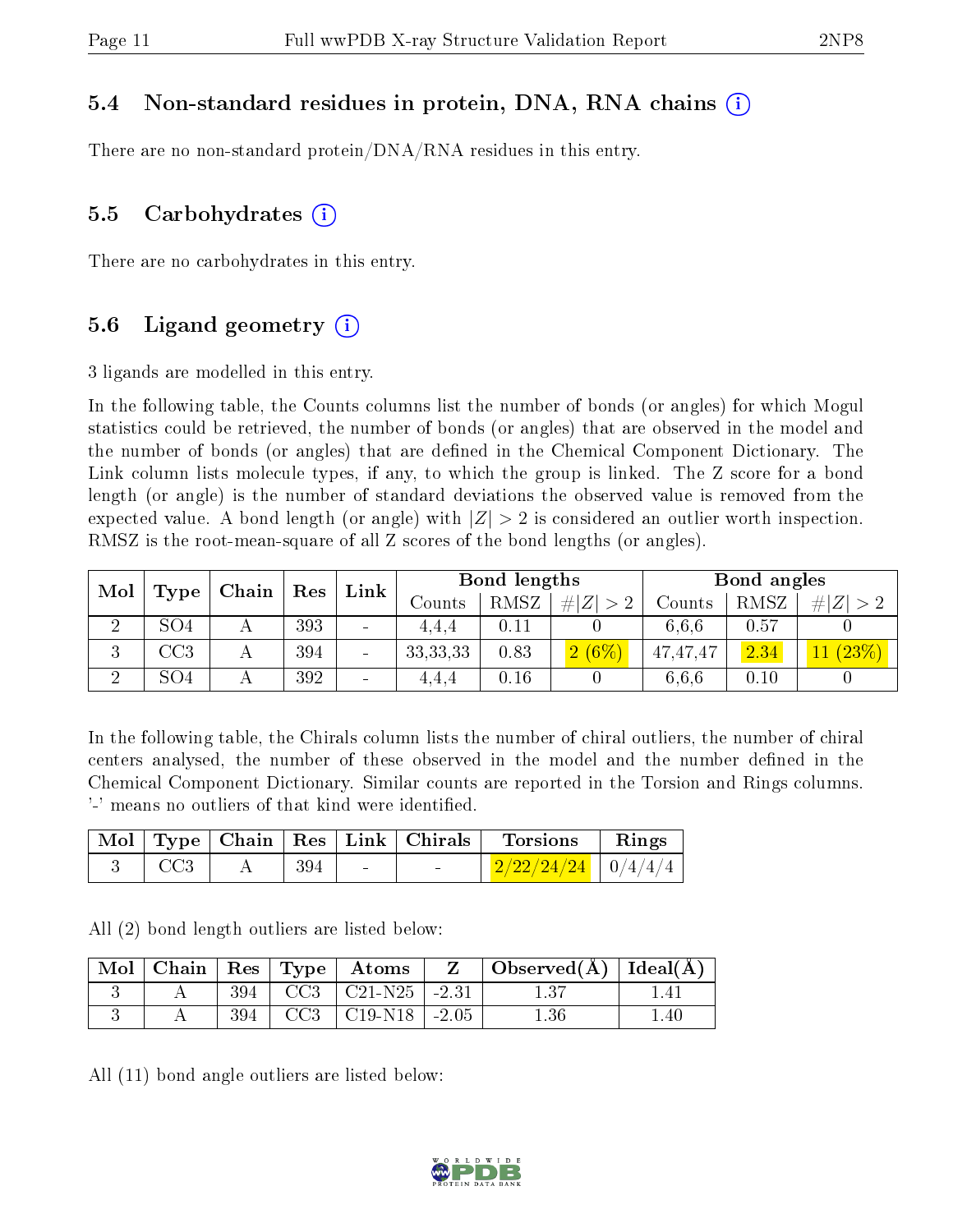| Mol | Chain | Res | Type            | Atoms                                             | Z       | Observed $(°)$ | Ideal $(^\circ)$ |
|-----|-------|-----|-----------------|---------------------------------------------------|---------|----------------|------------------|
| 3   | А     | 394 | CC3             | $C29-C28-C26$                                     | $-7.18$ | 110.49         | 117.21           |
| 3   | А     | 394 | CC3             | N15-C16-N17                                       | $-7.15$ | 119.78         | 126.55           |
| 3   | А     | 394 | CC3             | $C14-N15-C16$                                     | 6.63    | 121.33         | 115.45           |
| 3   | А     | 394 | CC3             | $C30-C28-C26$                                     | $-6.32$ | 111.30         | 117.21           |
| 3   | А     | 394 | CC3             | C13-C14-N15                                       | $-3.23$ | 119.95         | 123.96           |
| 3   | А     | 394 | CC3             | C14-C13-C12                                       | 3.15    | 118.82         | 116.76           |
| 3   | А     | 394 | CC3             | C13-C12-N17                                       | $-2.46$ | 119.01         | 123.16           |
| 3   | А     | 394 | CC3             | F9-C7-C5                                          | $-2.45$ | 107.54         | 112.93           |
| 3   | А     | 394 | CC <sub>3</sub> | C <sub>16</sub> -N <sub>17</sub> -C <sub>12</sub> | 2.43    | 121.12         | 116.28           |
| 3   | А     | 394 | CC3             | N11-C12-N17                                       | 2.10    | 122.87         | 116.95           |
| 3   | А     | 394 | CC <sub>3</sub> | O27-C26-C28                                       | $-2.05$ | 119.45         | 122.12           |

There are no chirality outliers.

All (2) torsion outliers are listed below:

| Mol | Chain | Res | Type            | Atoms                                                              |
|-----|-------|-----|-----------------|--------------------------------------------------------------------|
|     |       | 394 | CC <sub>3</sub> | $O27-C26-C28-C30$                                                  |
|     |       | 394 |                 | N <sub>25</sub> -C <sub>26</sub> -C <sub>28</sub> -C <sub>30</sub> |

There are no ring outliers.

2 monomers are involved in 10 short contacts:

|  |  | Mol   Chain   Res   Type   Clashes   Symm-Clashes |
|--|--|---------------------------------------------------|
|  |  |                                                   |
|  |  |                                                   |

The following is a two-dimensional graphical depiction of Mogul quality analysis of bond lengths, bond angles, torsion angles, and ring geometry for all instances of the Ligand of Interest. In addition, ligands with molecular weight > 250 and outliers as shown on the validation Tables will also be included. For torsion angles, if less then 5% of the Mogul distribution of torsion angles is within 10 degrees of the torsion angle in question, then that torsion angle is considered an outlier. Any bond that is central to one or more torsion angles identified as an outlier by Mogul will be highlighted in the graph. For rings, the root-mean-square deviation (RMSD) between the ring in question and similar rings identified by Mogul is calculated over all ring torsion angles. If the average RMSD is greater than 60 degrees and the minimal RMSD between the ring in question and any Mogul-identified rings is also greater than 60 degrees, then that ring is considered an outlier. The outliers are highlighted in purple. The color gray indicates Mogul did not find sufficient equivalents in the CSD to analyse the geometry.

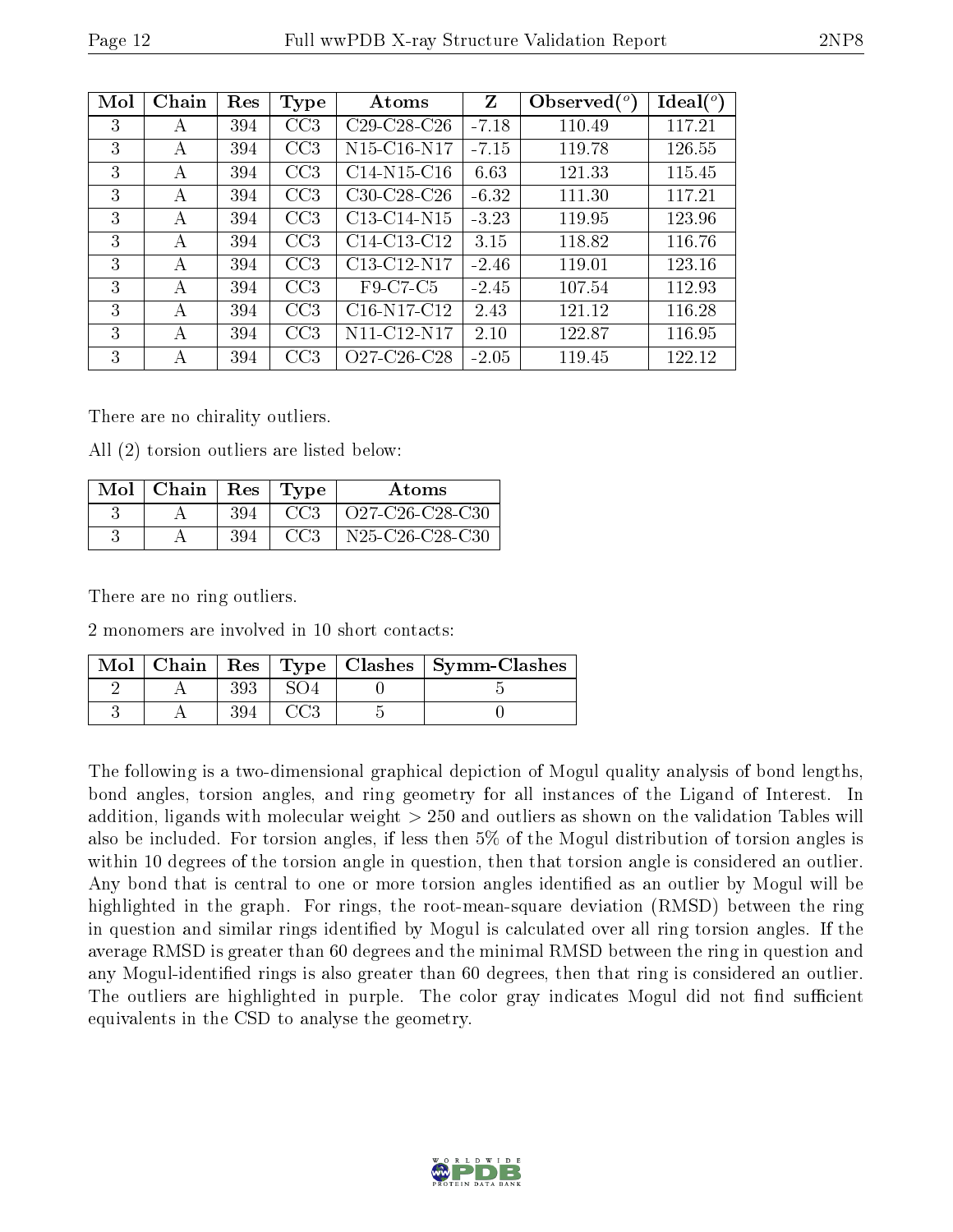

## 5.7 [O](https://www.wwpdb.org/validation/2017/XrayValidationReportHelp#nonstandard_residues_and_ligands)ther polymers (i)

There are no such residues in this entry.

## 5.8 Polymer linkage issues (i)

There are no chain breaks in this entry.